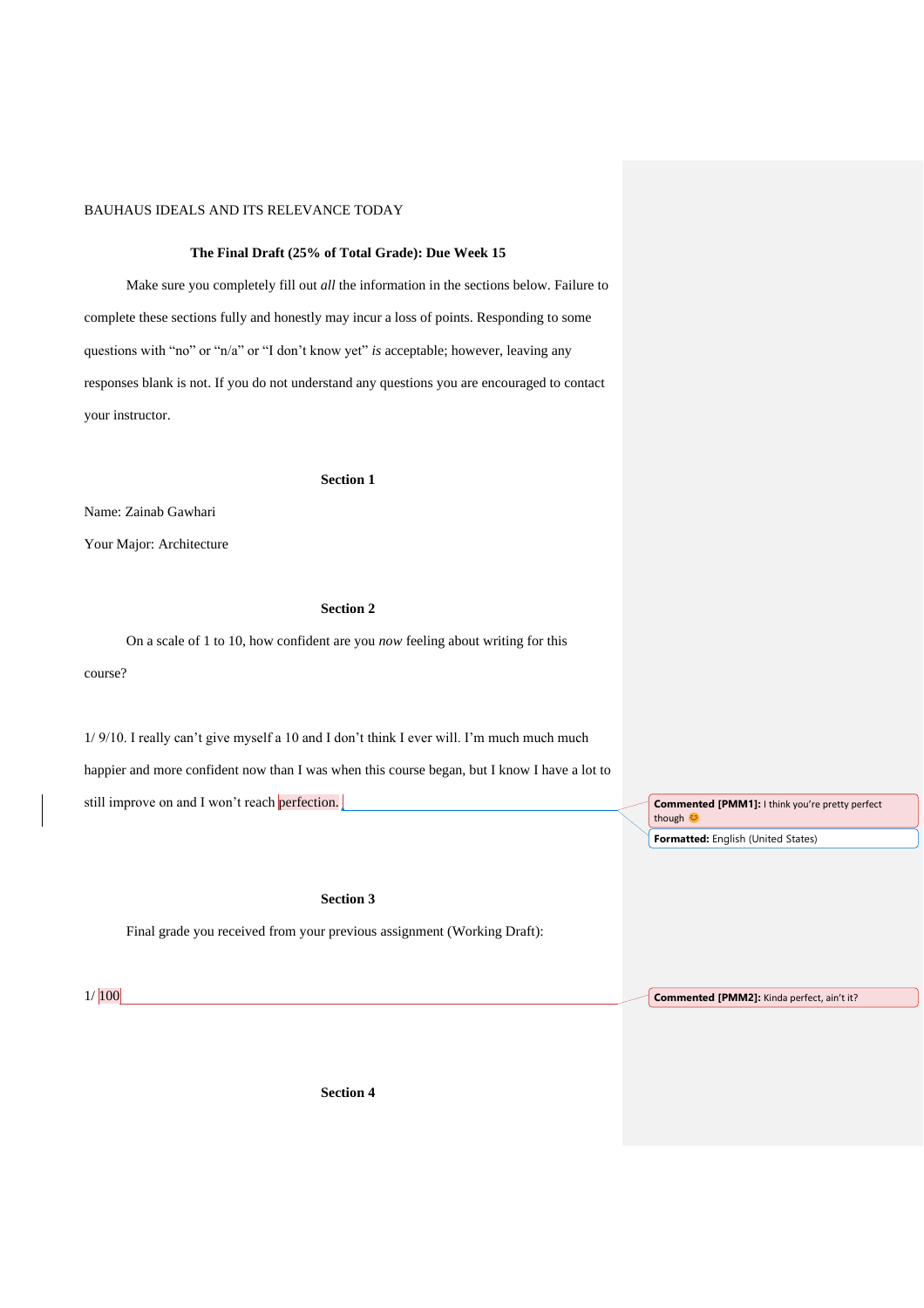Based on your last assignment and the lessons you have received so far in ENG 204, what **three** things have you given extra care and attention towards for this assignment? 1/ *Cohesion issues.* I got quite a few of these comments on my Written Draft and when visiting the writing centre. Since I know the topic so well myself, I assume that what I write is sufficient for my readers to understand, but I overestimate that I was extra cautious in the final so that readers would not be left confused. 2/ *More direct argumentative sentences.* It's not a persuasive paper, but my arguments consist of a lot of background information and explanation, instead of straight forward, argumentative statements that wrap up the arguments in a strong way. **Commented [PMM3]:** Yup – my problem too

3/ *Editing.* Since almost all of the paper is already done at this point, it was essential to resolve all the feedback I received from the draft and finalise the paper. **Commented [PMM4]:** Ok – let's read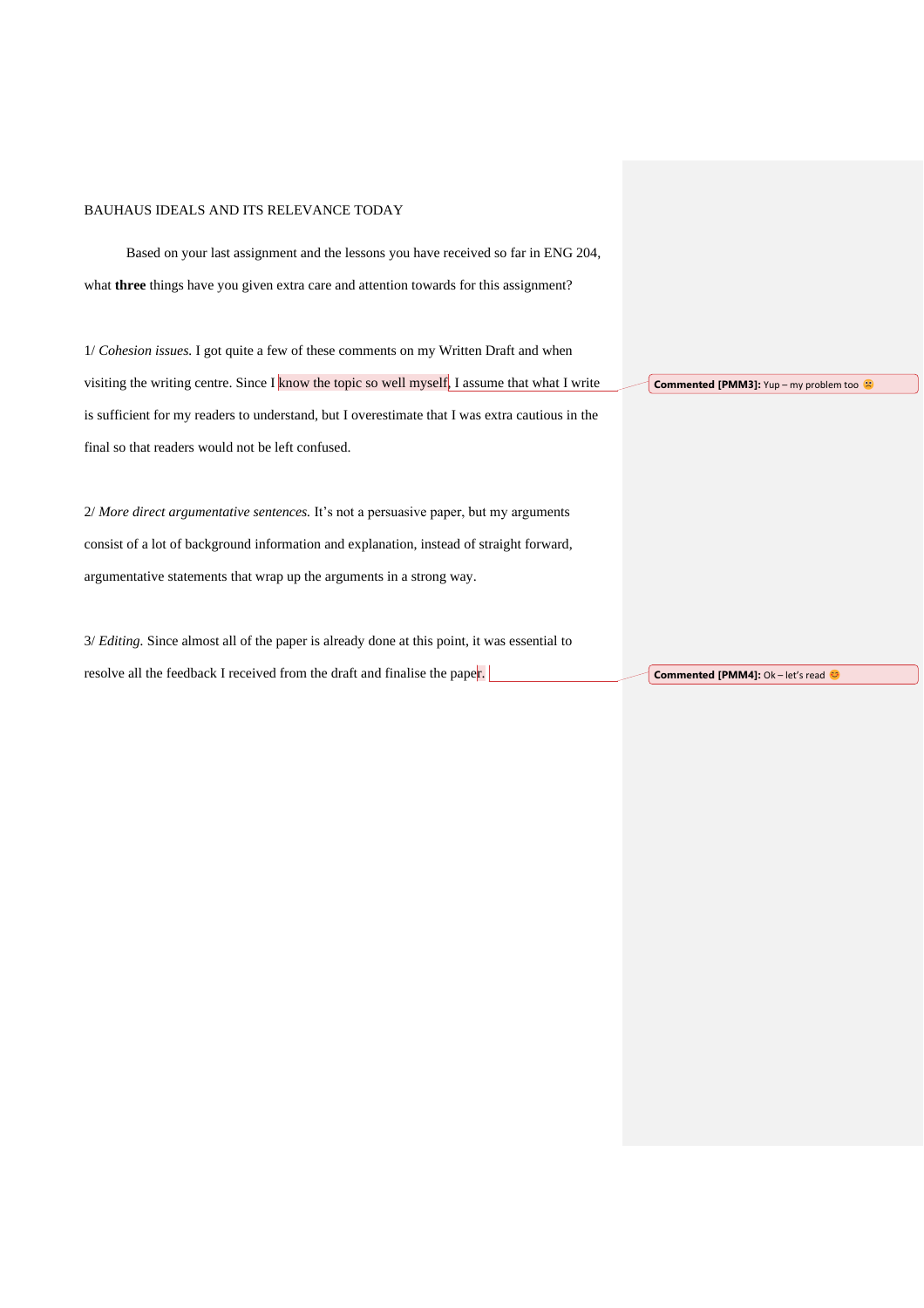### **Checklist**

Before submitting, make sure that you can write "YES" for each of the items below.

1/ I understand that if I write "YES" to any of these statements then such a response is completely true. I further understand that if there is evidence that I have not responded accurately then my paper will be returned to me ungraded. In such a case, I will have to correct my paper and resubmit it. In so doing, I will be subject to a "late penalty." YES

2/ I have accurately and fully completed an Auto-Peer review of my paper.

YES

3/ I have named the file for submission as follows: Working Draft [my iLearn name] For example: Final Draft Philip Michael McCarthy. YES (wait sorry I think this is typo but final draft, right? I had to check that I had the correct template open)

4/ The file I am submitting is a Microsoft Word document.

YES

5/ I have read the rubric and all relevant course material, and included all the information required.

# YES

6/ I have changed the header of this paper to the ALL CAPS title of my paper.

YES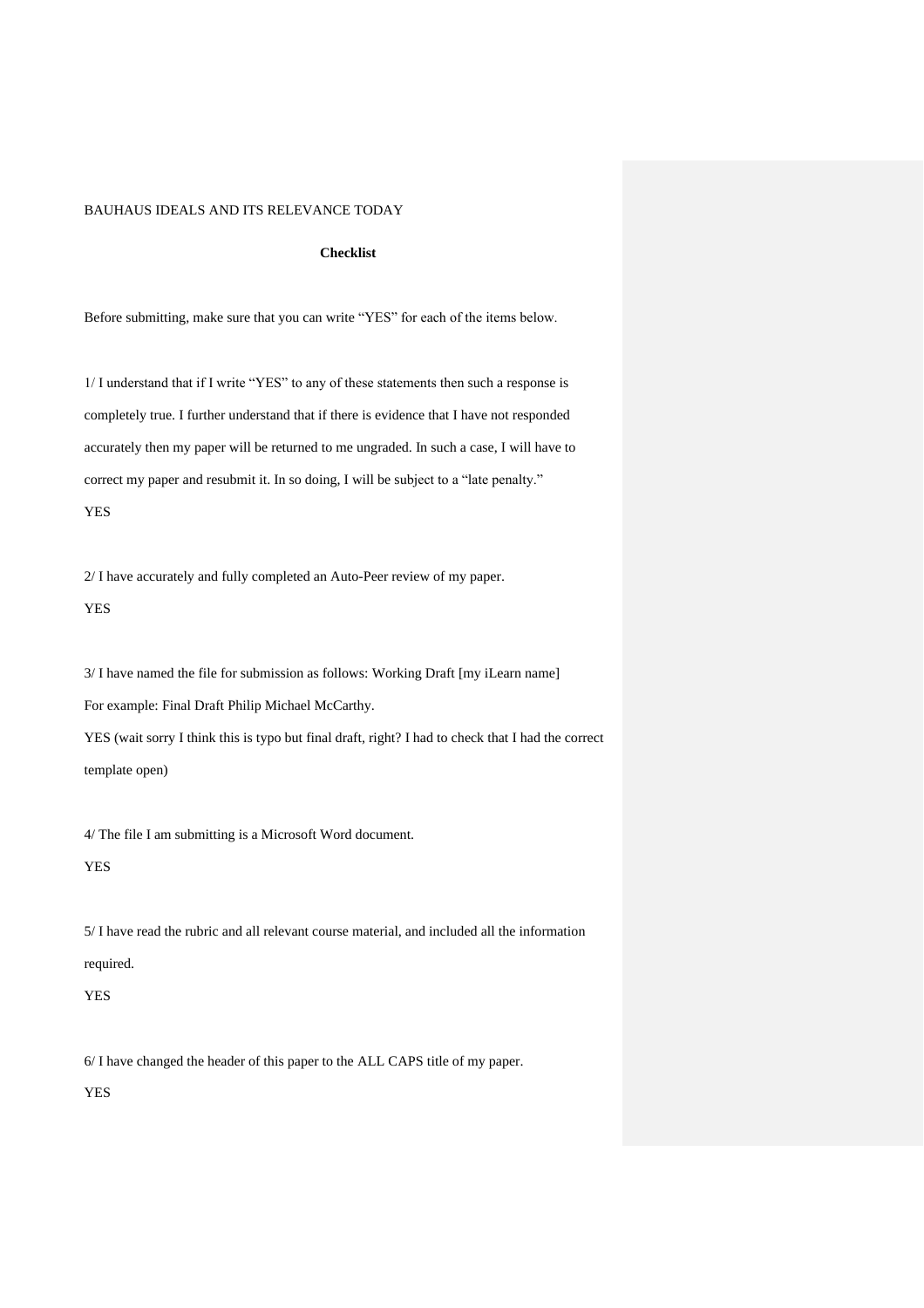7/ I have pressed spellcheck/grammar check and corrected any text as appropriate.

YES

8/ I have carefully read *out loud* my entire paper and corrected issues where appropriate. YES

9/ I have carefully checked my paper to ensure there are *no* examples of any form of plagiarism. I fully understand what these forms of plagiarism are and I realize fully that any examples of plagiarism will have severe consequences (including *but not limited to* a zero grade, an F for the course, a formal report to administration, and/or having to write a completely new research paper on a different topic). I further confirm that I have had ample opportunity to discuss issues of plagiarism with my instructor and that any and all of my questions have been addressed.

YES

10/ All work submitted in this paper is my own. No other person was involved in any of the actual writing of this paper.

YES

### **Write Your Paper Below**

Begin your paper at the *start of the next page*. Note that APA Level 1 and Level 2 headers have *not* been provided for you: You are now required to complete these yourself. Complete the paper using appropriate paragraphs. Remember to leave the rubric at the end of the paper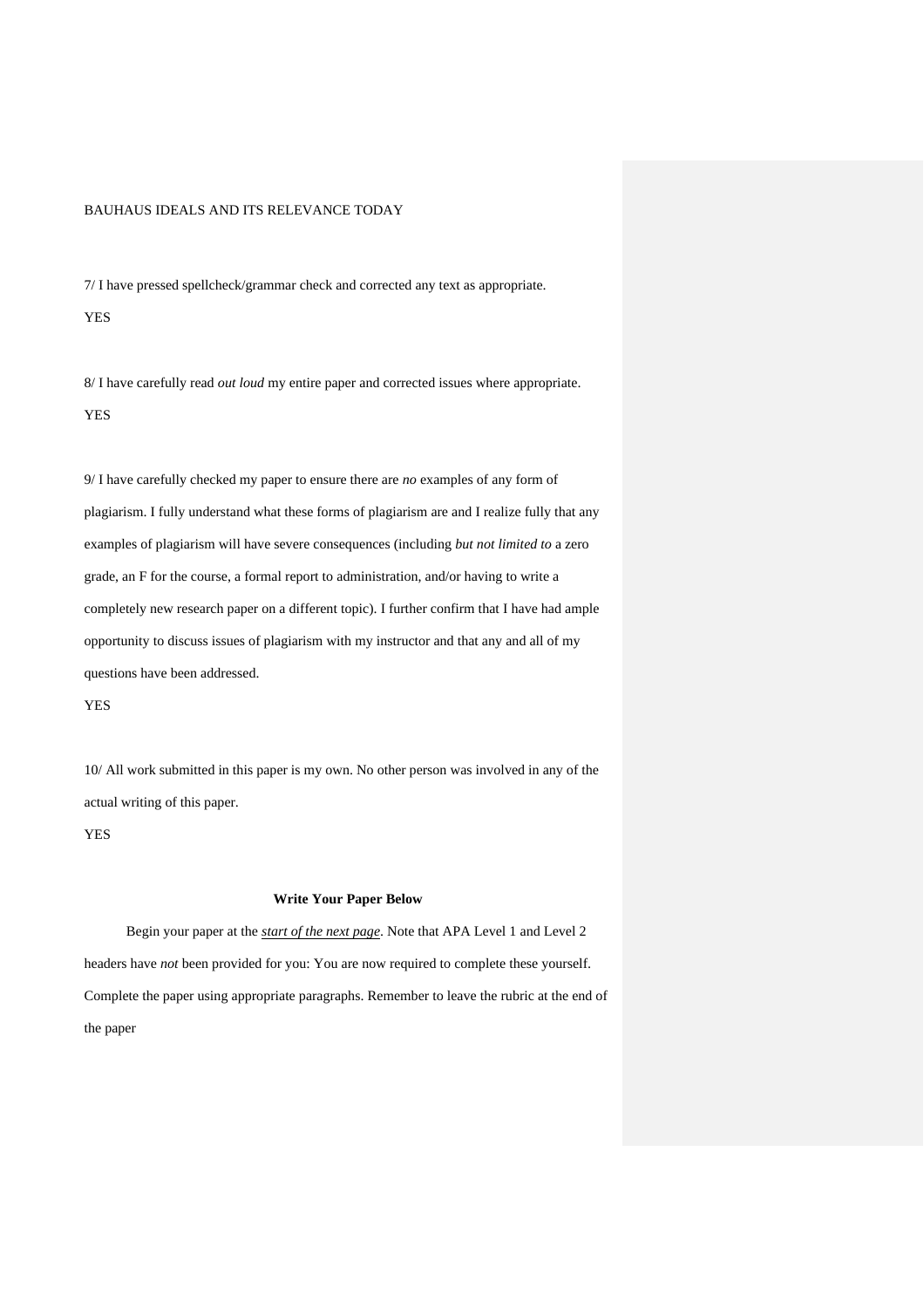# **Abstract**

The Bauhaus was a German art school founded in 1919, whose widespread influence made it one of the most revolutionary movements in modernity. In this paper, I argue that Bauhaus ideals should still be relevant today. First, I argue that art and design schools continue to follow the Bauhaus curriculum. Second, the school's interdisciplinary approach makes designers stronger. Third, designers should continue following Hannes Meyer's principles of designing simple and functional projects for the working class. I also consider alternative positions towards the relevance of Bauhaus ideals. This includes the argument that the Bauhaus should address issues on a macro scale instead of a micro scale with products. However, I argue that there are instances in which the Bauhaus had social and political impact. I conclude my paper by affirming that the Bauhaus ideals will positively develop design in today's world.

*Keywords:* Bauhaus, modernity, interdisciplinary, design, arts, architecture

**Commented [PMM5]:** This is the Final Paper. As such, there is likely to be significantly fewer comments because …. Well … no more updates, right? <sup>©</sup> That said … I'll probably end up highlighting some stuff in yellow …. Because ... that's what I do.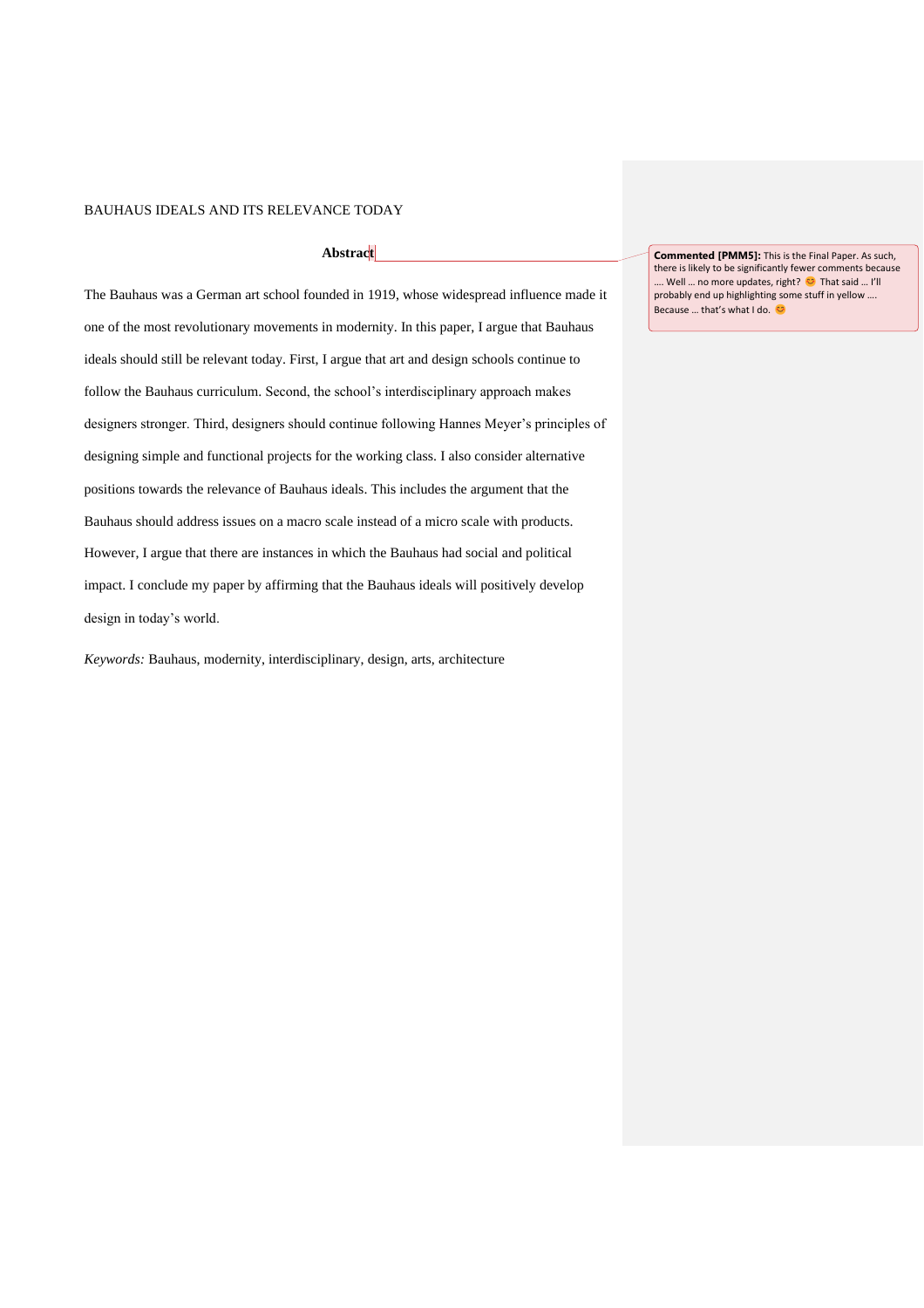#### **The Bauhaus and Its Relevance Today**

Staatliches Bauhaus was a German art school, founded in 1919 by German architect, Walter Gropius. The school combined fine arts, design, and craft to create a unified, creative expression towards architecture and industrial design. The Bauhaus sought to teach their students the ability to create simple and functional objects that would serve for the mass society and for a new, reformed system of living after the Great War (Loureiro, 2014). The Bauhaus relocated twice, in 1925 from Weimar to Dessau and 1930 to Berlin, before shutting down because of increased pressure from the Nazi Party in 1933 (Kiese, 2016). Many of the notable teachers and students from the Bauhaus emigrated to the United States, where their continued influence went on to make the Bauhaus one of the most revolutionary movements in modernity (Lerner, 2005). Despite its success, the Bauhaus and its ideals were sidelined as the world gradually became more global, digital, and high-tech (James-Chakraborty, 2012).

In this paper I argue that Bauhaus ideals should still be relevant today. I support my position on the regeneration of Bauhaus ideals through the following arguments. First, I argue that art and design schools continue to follow the Bauhaus curriculum. The Bauhaus' reputable curriculum has been widely integrated in higher education institutes of art and design across the world (Lerner, 2005). Second, I argue that designers will be stronger with Bauhaus' approach of interdisciplinarity between fine and applied arts. Students learning various skills within the field of art allows for a broader understanding and perspective, which can then be implemented towards a particular focus (Jung, 2017). Third, I argue that designers should continue following Meyer's principles of designing simple, functional products for the working class rather than for luxury. Hannes Meyer emphasized the social function of design in relation to the public good, which has been neglected by designers today (Forgacs, 2010).

I also consider alternative positions towards the relevance of Bauhaus today. First, critics argue that educational systems make a distinction between the disciplines of design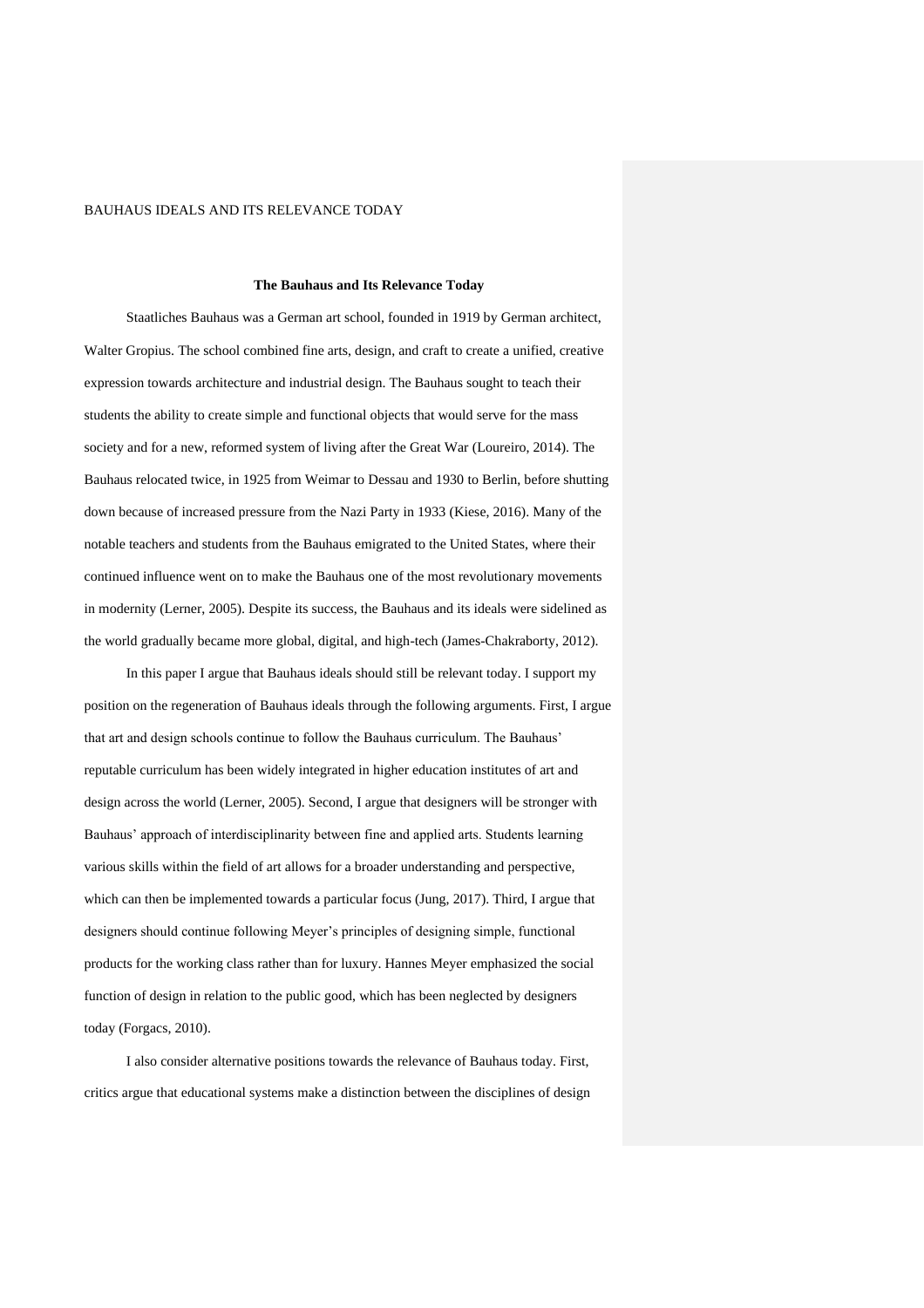and art. Instead of offering a general, well-rounded arts and design major, universities offer specific majors within the distinct disciplines of art and design. Despite the renowned curriculum of the Bauhaus, its interdisciplinary approach in higher education institutes is not as popular today (Kiese, 2016). Second, one problem with designing products for the working class is the economical standards of supply and demand that fluctuate daily and influence manufacturing. Even if designers and companies wanted to produce primarily cheaper products, the current economy causes the prices to increase (Fletcher, 2017). Third, besides spreading influence on a micro scale through the design of products, people argue that we need to address issues on a macro scale, such as through social and political views. However, the Bauhaus was majorly composed of architects who worked on large urban projects to solve post-war housing crises, such as the complex of about 4,000 buildings in Tel Aviv, which has been named as a World Heritage Site by the UN (Geva, 2008).

This paper is important because the Bauhaus shaped a major part of the design world for over half a century. This foundation of influence came from the unification of art and design for everyday people. The significance of Hannes Meyer's slogan, "Volkbedarf statt Luxusbedarf," which translates to "The needs of the people instead of the need of luxury," applies to today's economic inequality as the rich get richer and the poor get poorer (James-Chakraborty, 2012). This paper serves to remind designers and artists of the history in our foundation and why we should strive to create for the public good.

#### **The Bauhaus Ideals and Its Curriculum**

In 1925, the Bauhaus relocated from Weimer to Dessau, where the new campus and curriculum defined the school's legacy. Rather than dividing art and craftsmanship, the curriculum blurred the distinction between the fields of art. Although the components of the curriculum are implemented in today's arts and design institutions, the interdisciplinary approach is not as popular. However, the lack of popularity of the interdisciplinary approach today does not entail that it does not exist.

#### **The Curriculum's Structure and Legacy**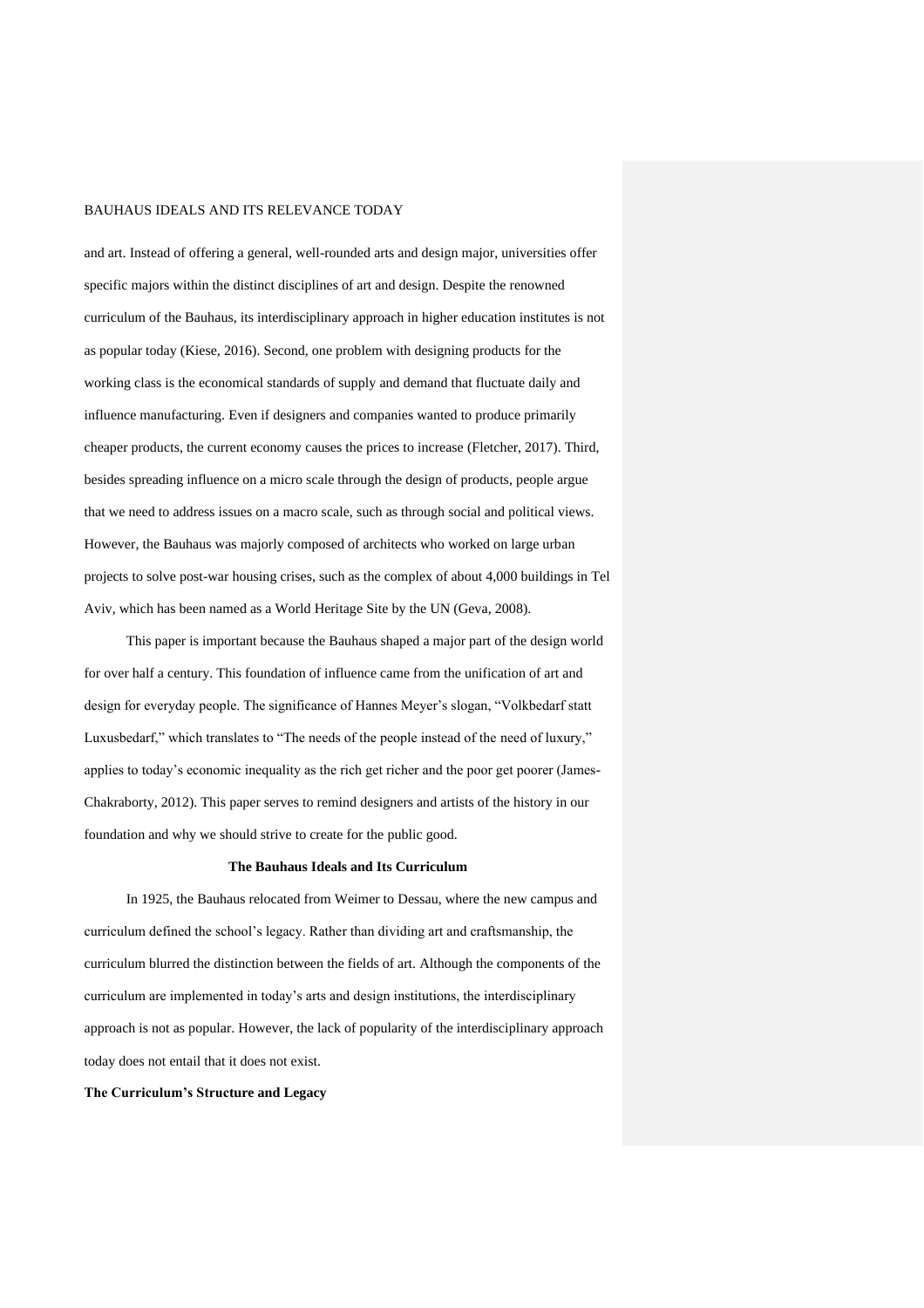Germany's defeat in World War I resulted in the fall of the German monarchy. This loss of power meant the emergence of the new, liberal Weimar Republic, which allowed for freedom of expression and experimentation in all arts (James-Chakraborty, 2012). Thus, the Bauhaus was founded in 1919. Walter Gropius, the founder of the school, argued that the Bauhaus was created on the basis of restructuring Germany after the Great War. As highlighted by Kiese (2016), Gropius placed the Bauhaus within a broader cultural and industrial field to respond to social, economic, and political crises in the country. Gropius suggested that the post-war era required a new style to reflect the new period of history and development (Deane, 2012). This new style was modernism and in its core was the Bauhaus.

Upon relocating in 1925, the Bauhaus began to match conventional institutes across the country in accordance with the Department of Education (Kiese, 2016). Despite Gropius' resignation three years after moving to Dessau, the founder of the school was able to introduce a formal architecture program in the Bauhaus (Maciuika, 2013). This program was continued under the second director, Hannes Meyer, and strengthened further under the third director, Mies Van der Rohe (Deane, 2012). Additionally, the new campus established an interdisciplinary system, which became a renowned way of teaching for the Bauhaus. Gropius published nation-wide articles in an effort to publicize the new position of the Bauhaus within the educational system of the country (Kiese, 2016).

Gropius published two articles in the Bauhaus special edition issue of *Offset* in 1926 (Kiese, 2016). As a result of relocating to Dessau, the school had to reconfigure itself and reappeal its pedagogy to the country. These publications were a turning point and established the conceptual foundation of the Bauhaus. Furthermore, the articles included a detailed outline of the school's educational curriculum (Kiese, 2016). Therefore, the publications attempted to legitimize the Bauhaus by describing their purpose and system to the public, the industry, and the country.

The articles published in *Offset* highlighted how the curriculum shifted from craftbased training to industrial production. Instead of developing various types of designers and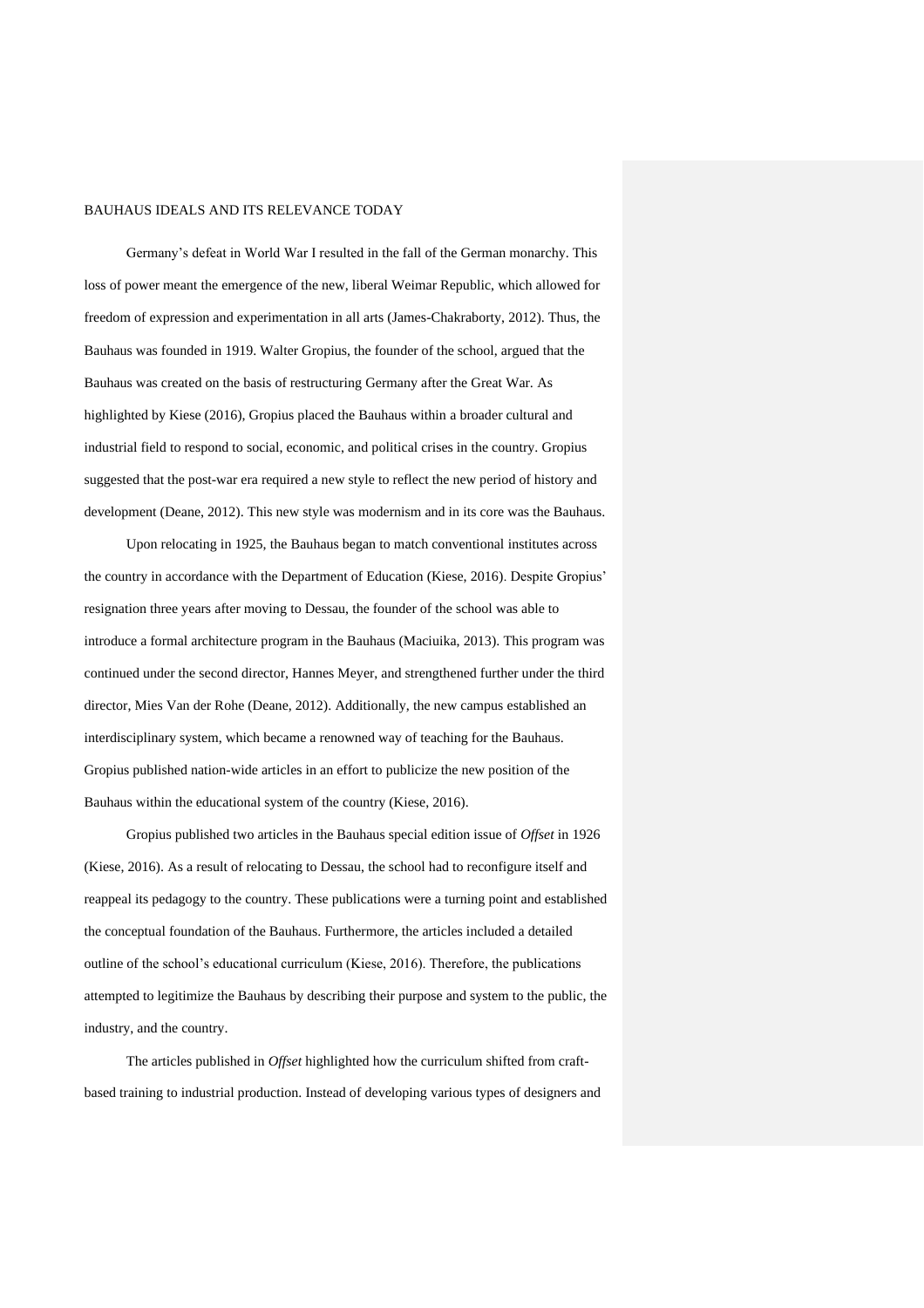artists, Kiese (2016) analyses that students start by collecting knowledge from various fields before applying it to an advanced architecture program or the Practical Research Department for production. The author goes on to argue that Gropius expressed his vision in unity "between practice and theory, between the individual and the collective, and between craft and art" (p. 107). The school's curriculum was based upon this vision.

The school's curriculum was portrayed in the Bauhaus Curriculum Diagram. This diagram has building, or *Bau*, in the center from which all activities stem from. More specifically, the educational plan consists of three rings, the preliminary course, the workshops, and the building design. The preliminary course, that is the outer most ring of the diagram and lasting a year, helps students assimilate general concepts of the properties of form, material, color (Loureiro, 2014). This course is the beginning of the curriculum.

The preliminary course of the Bauhaus curriculum was the most significant of the educational system. The course, also known as the "*Vorkurs*" or basic foundation course, was created by Johannes Itten, a Swiss artist and teacher who ran a reputation art school in Vienna, Austria (Loureiro, 2016). As the Bauhaus received students with a wide range of background and age, Itten argued that the preliminary course serves as a provisional phase that allowed the school to gather a better sense of the talent of the applicants. Deane (2012) describes that students were taught to dismiss all preconceptions of art and design in order to open their minds to new ideas of creativity. Lerner (2005) and Loureiro (2014) both suggest that this system ultimately allows for students' own individual responses to design in relation to the world around them. This system of learning was especially true when a Hungarian professor at the Bauhaus, Moholy-Nagy, overtook the management of the preliminary course from Itten. The authors elaborate this change in the direction of the course further as Moholy-Nagy emphasized the integration of technology and industry in modern design. Therefore, students learned by doing, experimenting, and "playing" with various materials and forms.

When the Nazi party closed the Bauhaus school in 1933, most of the teachers and students emigrated to the United States. There, the members of the school began working in **Formatted:** Font: Italic

**Formatted:** Font: Italic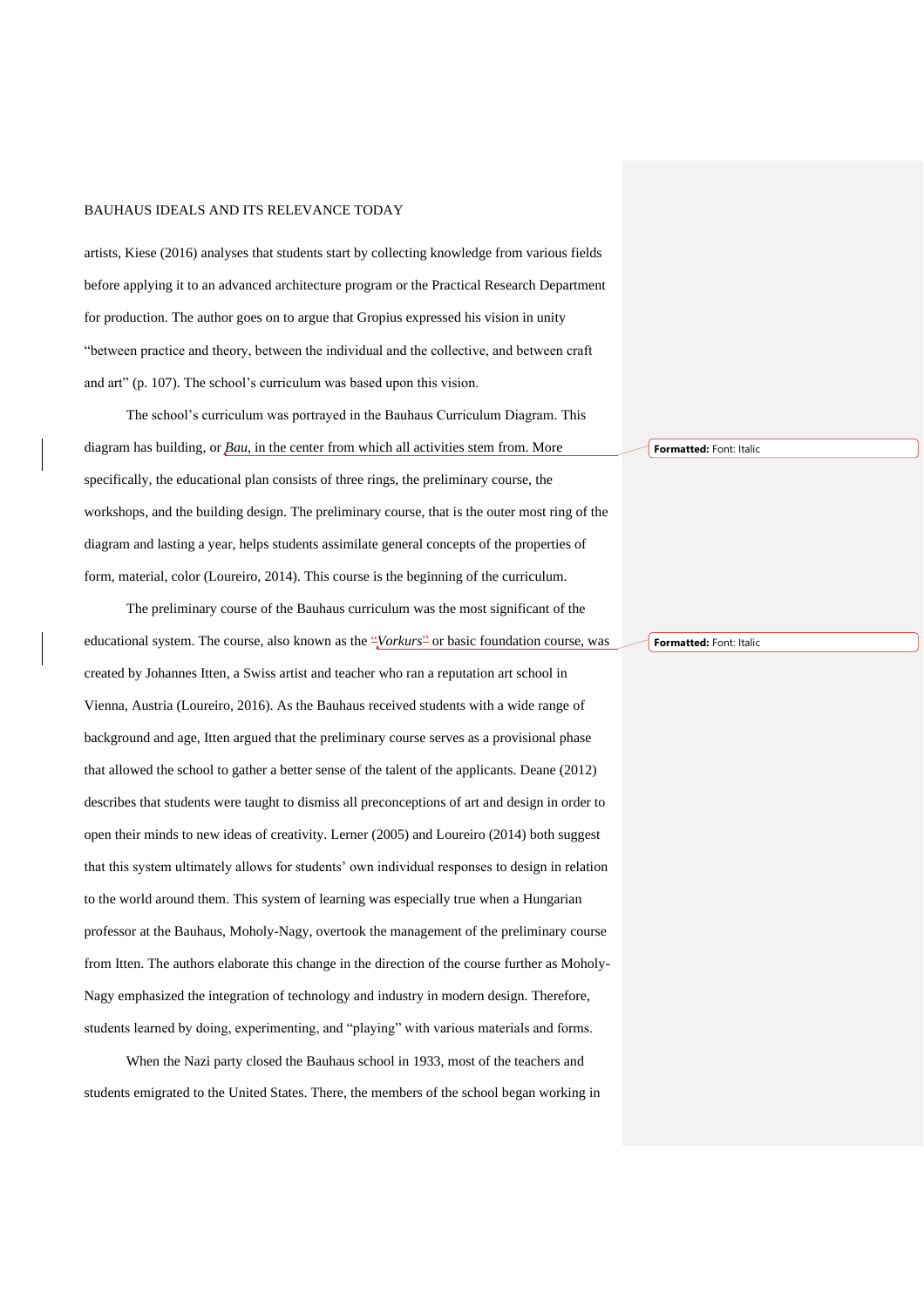well-established, prestigious institutes where the Bauhaus influence spread. For instance, Gropius taught and became the head of the architecture department at Harvard and Mies Van der Rohe became the director of the Armour Institute in Chicago (James-Chakraborty, 2012). Moholy-Nagy also taught in the Armour Institute in Chicago, while his close associate Gyorgy Kepes, a Bauhaus theorist, became the director of the School of Architecture and Planning in the Massachusetts Institute of Technology (Lerner, 2005). Each member contributed to the curriculum and education of a generation of students and spread the influence of the Bauhaus to the American institutes (Betts, 1996).

Apart from working directly with the curriculum in Harvard, Gropius additionally criticized and reshaped the design and art programs in the K12 system in America. The founder of the Bauhaus proposed a broad, preliminary artistic training in school void of preconceptions, similar to the Vorkurs in the Bauhaus (Lerner, 2005). By starting in K12, the system embraces the younger generation of designers. Furthermore, following these Bauhaus ideals in the education of younger students meant the students' learning could develop into a more focused practice in college. Gropius argued that in order to achieve a cohesive art, design and architecture education system, it was critical to integrate the Bauhaus system in all stages of an individual's development (Lerner, 2005).

#### **The Interdisciplinary Nature**

Interdisciplinarity is an approach that combines various perspectives, expertise, and methodologies of related disciplines (Jung, 2017). The diverse nature of interdisciplinarity does not conform with the traditional understanding of a discipline, which is comprised of specific practices, meanings, and methods. As the traditional understanding is deemed to be more established and legitimate, interdisciplinarity can be perceived as a weakness by critics (Jung, 2017).

Some critics argue that the interdisciplinary nature in the Bauhaus faded as the school moved to Dessau in 1925. According to Lerner (2005), it was Gropius' intention and initial goal to unify the artistic disciplines; however, the new curriculum that was outlined in several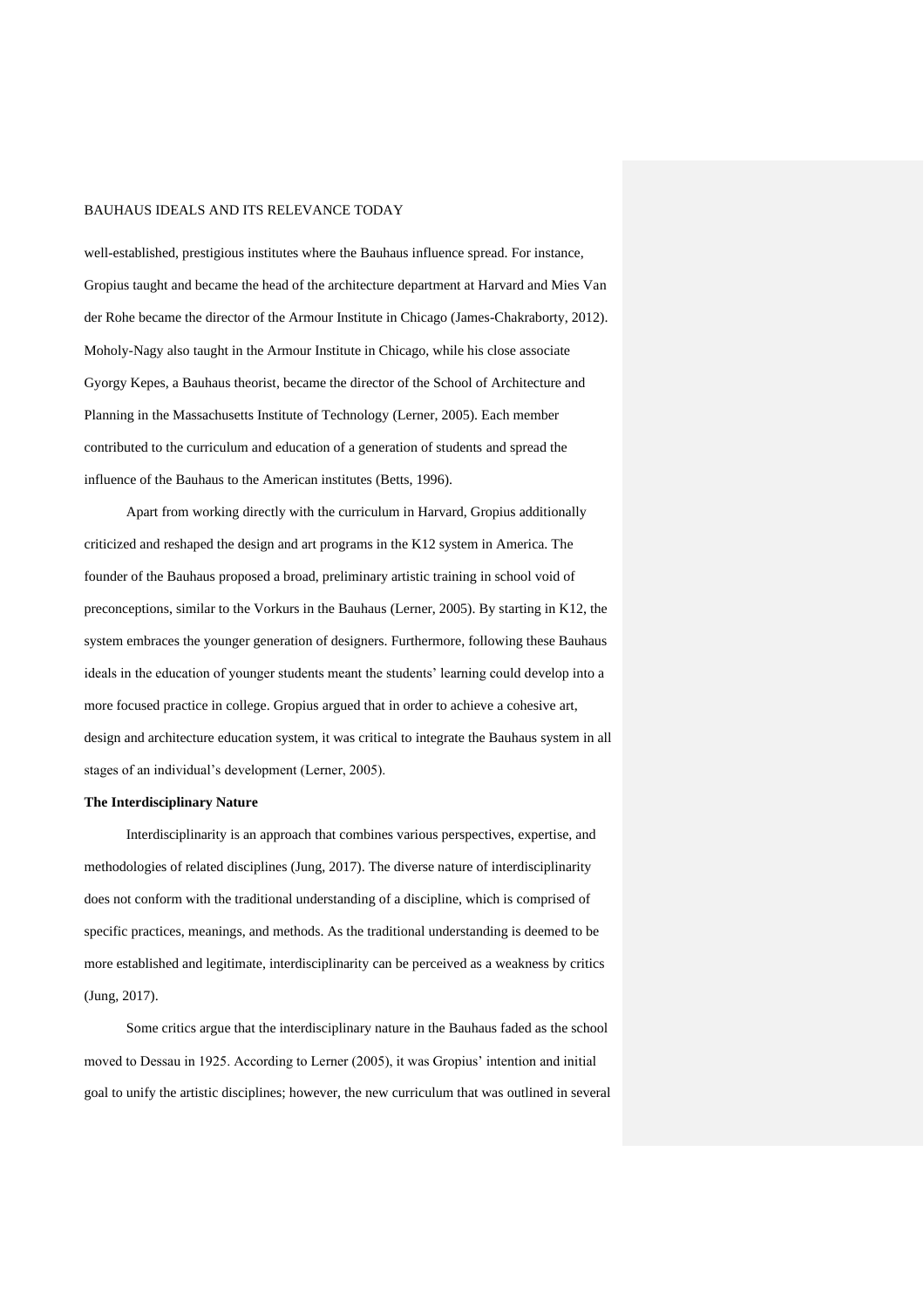publications by the founder of the school marked a shift towards a greater disciplinary focus. Although the argument of the lack of interdisciplinarity has merit, a key principle established by Gropius in the Bauhaus program was the collaboration between the artist and the craftsmen. Despite the curriculum's defined phases, the distinction between the various workshops in the preliminary and practice stage continued to emphasize connectivity (Deane, 2012). Furthermore, the second ring consists of a practical phase in specialized workshops that include studies of materials, tools, fabrics, compositions, and more. Kiese (2016) and Jung (2017) highlight that rather than graduating with interdisciplinary degrees, students were receiving interdisciplinary training within architecture, creating the ultimate unification under a single umbrella.

Within the interdisciplinary training, students continued to receive fundamental knowledge from the various arts and crafts workshops and courses. Loureiro (2017) draws attention to how Gropius even went beyond arts and crafts to integrating technology and industrial engineering within the practice of design. The author argues that this approach was a reflection to the industrial and technological development in the world around Gropius at the time. Nonetheless, Loureiro (2017, p.187) concludes that this comprehensive route of education allowed for the students to reshape society through "the hands of the designer and the projection of these hands in the machines." As such, by designing new and productive technologies, the Bauhaus would condition social relations as well as new conceptions.

The interdisciplinary approach further shapes the students' personal identities. Birringer (2013) describes how gathering disciplines under a shared atmosphere fostered students to creating individual perspectives, both objective and subjective. The author provides the example of stage play in the Bauhaus, in which the fusion of art and craftsmanship activities are essential. Birringer argues that stage is architectonic. Thus, as the Bauhaus investigates various elements of design in the school, there is a natural influence on the work of stage.

**The Bauhaus' Political and Economic Standpoint**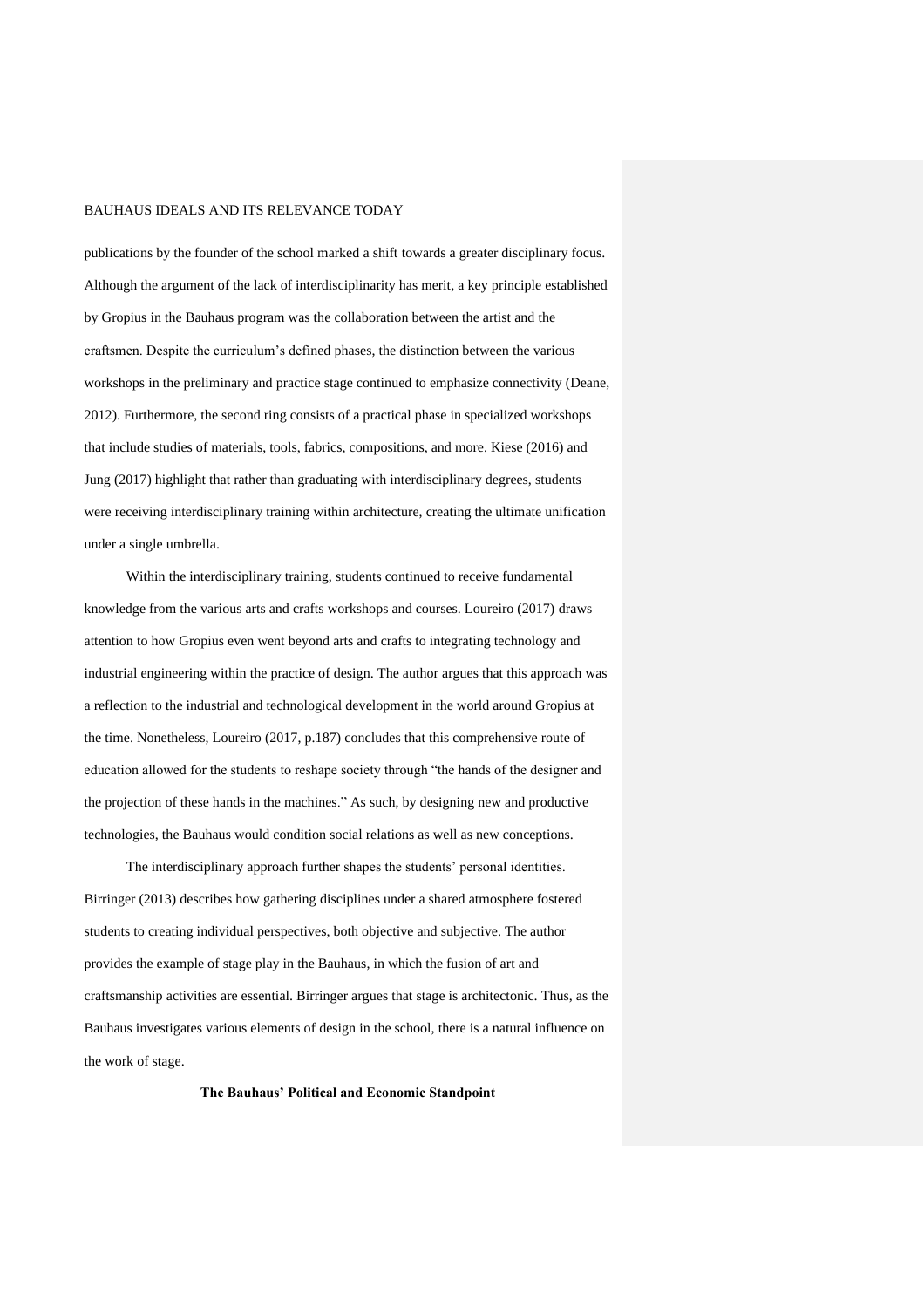The Bauhaus' 14-year reign between 1919 and 1933 was confined in between two World Wars and major political changes in Germany. In 1928, Swiss architect Hannes Meyer became director of the school and reoriented the school towards a scientific Marxist program (Maciuika, 2013). Meyer's reputation lies on his most notable principle, being to design for the working class and the public good, rather than for luxury. Today, this principle can be criticized by some because of the fluctuating state of the economical supply and demand. Nonetheless, alongside the production of product design, the Bauhaus was influential in its large-scale projects as well.

#### **Hannes Meyer and the Bauhaus**

Members of the Bauhaus were both directly and indirectly involved with politics and the social classification. These viewpoints caused internal unrest within the school (Betts, 1996). Walter Gropius and Hannes Meyer openly expressed their aversion towards the German Empire and the bourgeois culture. More specifically, the bourgeois reflected an exclusive, capitalist "prison" within where artworks would circulate around (Maciuika, 2013). For Gropius, who had fought and survived the first World War, the bourgeois system was to blame for the conflicts (Loureiro, 2014). Conversely By contrast, Meyer was not involved with the Great War and identified as a Marxist scientist. Despite this contrast, the two directors' views on the upper class ran parallel.

Meyer's ideals were based around the social character of architecture and design. More specifically, Forgacs (2010) argues that Meyer's Marxist views were most heavily reflected in the role of the economy regarding design and the society. While director, Meyer shifted the curriculum to emphasize affordable and practical design and architecture and refrained from luxury. The students were reoriented to cater and focus on the needs for the people while striving for simplicity. Thus, the author argues that Meyer wanted to reach households and society with products that were functional and durable.

Critics may suggest that following Meyer's principal of designing for the working class cannot be adhered to today. This criticism is because of the fluctuating nature of the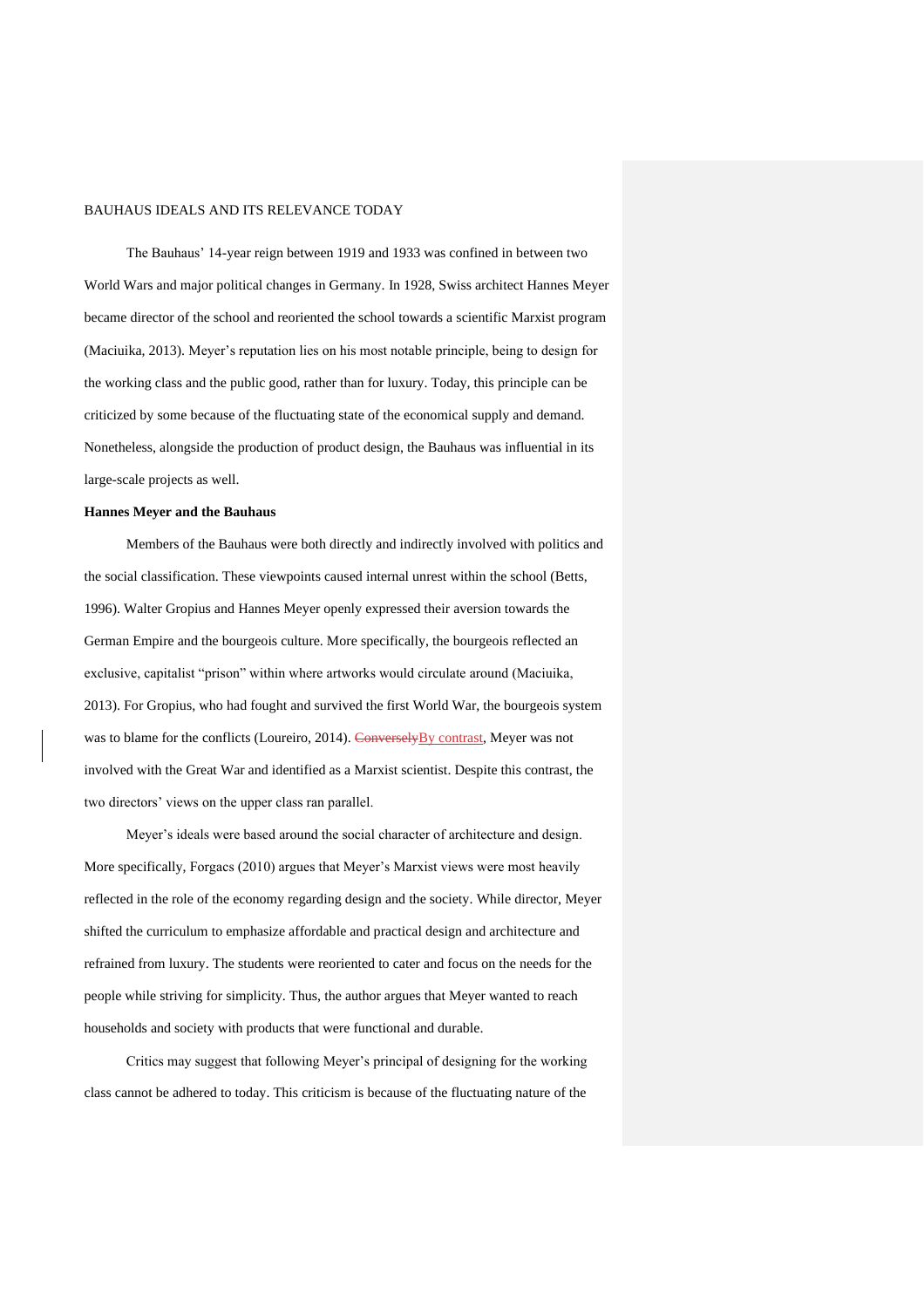economical stands of supply and demand. The theory of supply and demand defines the relationship between the buyer and the seller and how this relationship affects the price of a given product (Fletcher, 2017). Therefore, critics argue that the current economy causes prices to waver even for designers and companies who do prioritize producing for the working class rather than luxury. While this argument has merit, there are various instances of companies today that are able to effectively balance supply and demand with cheaper prices and minimal production performance.

Hannes Meyer's affordable and functional design prototypes gained popularity within the working-class of the country. As a result of this reputation, the Bauhaus received increasing numbers of commissions. Among many projects, Maciuika (2013) the Trade Union School in Bernau is one of the most notable architectural projects that Meyer completed with the school. Another instance highlighted by the author is an addition to Gropius' Torten housing estate, in which Meyer was commissioned to further construct blocks of housing. Compared to Gropius' buildings, Maciuika argues that Meyer's construction did not suffer from damage such as leaking plumbing systems and cracking facades. This shows evidence of the functionality in Meyer's designs.

Despite Meyer's success at the Bauhaus, the director received a significant amount of pressure on his political views from fellow members and the government (Forgacs, 2010). This criticism by the school resulted the director's dismissal from the school. Mies van der Rohe, the third director of the Bauhaus, swiftly reestablished the systematic practice of the architecture in the school (Kiese, 2016). More specifically, Mies van der Rohe shifted the school's reputation from product design to architecture. Nonetheless, Meyer's influence on practical and affordable design persisted.

Critics argue that the Bauhaus failed to create designs that changed people's lives. Meyer's strive for simplicity is criticized by people who suggest that simplicity does not necessarily mean understandable. However, while these arguments have merit, Logemann (2017) argues that Bauhaus continues to influence product design today. The author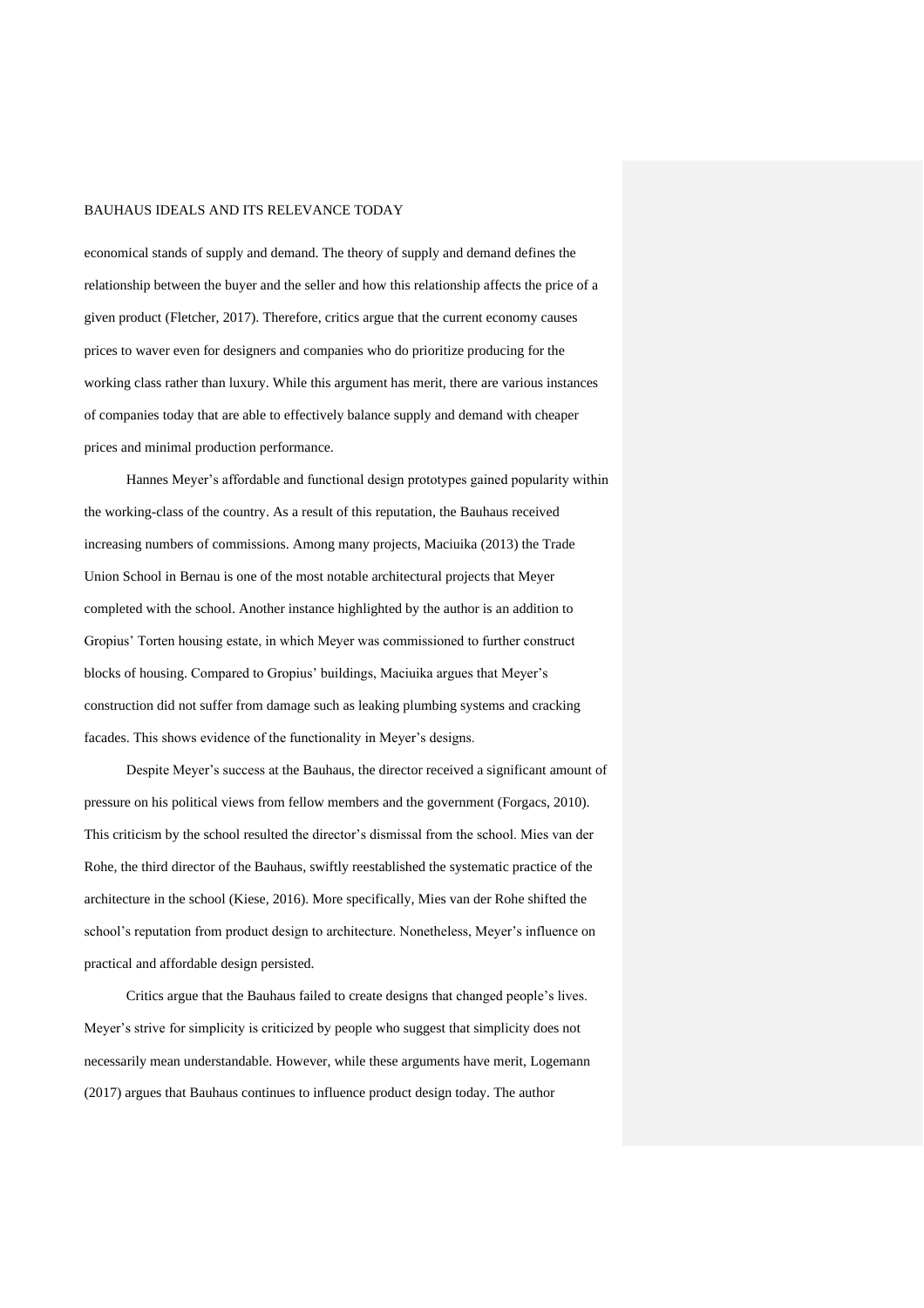highlights two instances of companies such as Braun and WMF. These companies were directly influenced by the school's ideals. Considering that they continue to successfully operate today, the Bauhaus' influence can be credited to persisting in these companies' production.

Some critics may suggest that besides spreading influence on a micro scale through product design, the Bauhaus designers need to address issues on a macro scale. However, the architectural projects of the Bauhaus were influential on a broader scale, that included acknowledging political and social issues. Nitzan-Shiftan (1996) highlights that in 1933, after the forced shut down of the school by the fascist Nazi party, several Jewish Bauhaus architects fled to the British Mandate of Palestine. Tel Aviv was absent of any established conventions in the architecture of the city. Therefore, the author argues that the former Bauhaus architects had a responsibility to not only design living spaces, but also redesign and modernize the society. The practicality, simplicity, and youthful characteristics of Bauhaus are reflected in Tel Aviv architecture. In 2003, a complex of about 4,000 residential buildings known as "the Bauhaus buildings" were named as a World Heritage Site by the UN (Geva, 2008). This project displays an instance when Bauhaus did change people's lives with their designs and solved an issue on a social scale.

#### **Conclusion**

Every year that passes, the Bauhaus gets pushed further down into history. However, As as the memory of the Bauhaus lives on, this paper argued that its ideals should be relevant today. The school's influence spread internationally and became one of the most revolutionary movements in modernity. The success of the Bauhaus throughout the 20<sup>th</sup> century has been sidelined in the last decades. Nonetheless, its pedagogy has created the foundation of modern-day design, art, and architecture.

There are several reasons for supporting the regeneration of the Bauhaus ideals. First, the school's reputable curriculum has been widely integrated in higher education courses of art and design. Despite these institutes following the Bauhaus curriculum, the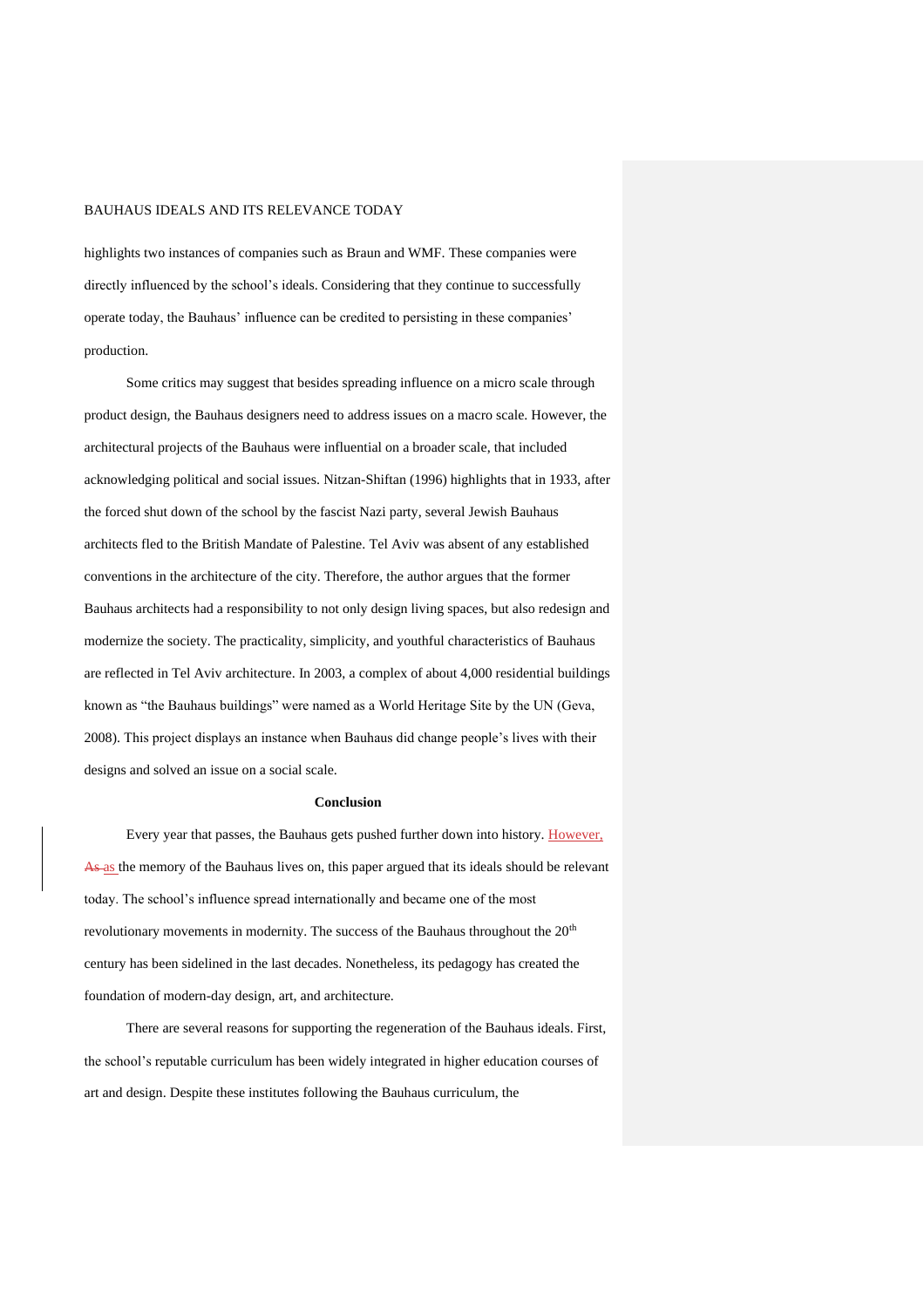interdisciplinary nature of the renowned school is no longer as popular today. Nonetheless, designers will be stronger with an interdisciplinary approach as it provides a broader understanding and perspective that can be further implemented towards a particular focus. In addition, Hannes Meyer's principal of designing simple and functional products for the working class is being lost under the economical standards of supply and demand. Having said this, the social function of design in relation to the public good is a value that designers should possess.

Opponents may argue that besides spreading influence on a micro scale through the design of products such as the Bauhaus, designers need to address issues on a macro scale. More specifically, these issues include political and social views. However, companies such as Braun and WMF that were directly influenced by the Bauhaus continue to successfully operate today. Furthermore, Bauhaus architects have designed projects, such as in Tel Aviv that comprised of about 4,000 buildings, which are now named a World Heritage Site by the UN.

The Bauhaus was an integral part of modernism, as the school's legacy is known to have shaped 20<sup>th</sup> century design and architecture. Although the Bauhaus' ideals may not be directly evident, it should be recognized that the school's influence continues to live on in the foundations of art and design institutes. The American University of Sharjah implements components of the Bauhaus curriculum in its College of Arts, Architecture, and Design (CAAD). The college consists of a foundations program for prospective architecture, interior design, visual communication, and multi-media students prior to advancing onto their desired disciplines.

CAAD is an instance in which Bauhaus ideals and elements of its curriculum is implemented in today's modern education systems. Being aware of these roots and bringing these ideals to light will only strengthen creative fields and produce functional design for the public good. The Bauhaus may *uniquely* serve the digitalization and technology of the modern day-uniquely.

#### **Commented [PMM6]:** [https://www.asrarjournal.com/su](https://www.asrarjournal.com/submit) [bmit](https://www.asrarjournal.com/submit)

Submit the paper there by 5pm Monday, May 30<sup>th</sup> Make sure you submit it

LOVED working with you this semester … You were a lot of fun … and so VERY talented!

#### As I also mentioned to Yara

.. one thing to think about ... have you ever considered the MA TESOL program? (You are such a good writer, researcher, and PERSON!) Have your architecture skills AND an MA TESOL could open up a lot of opportunities for you ... although - I'm sure you'll do just great in architecture too ..."

Have an amazing summer!!!! Hope you get some time to rest too! You deserve it!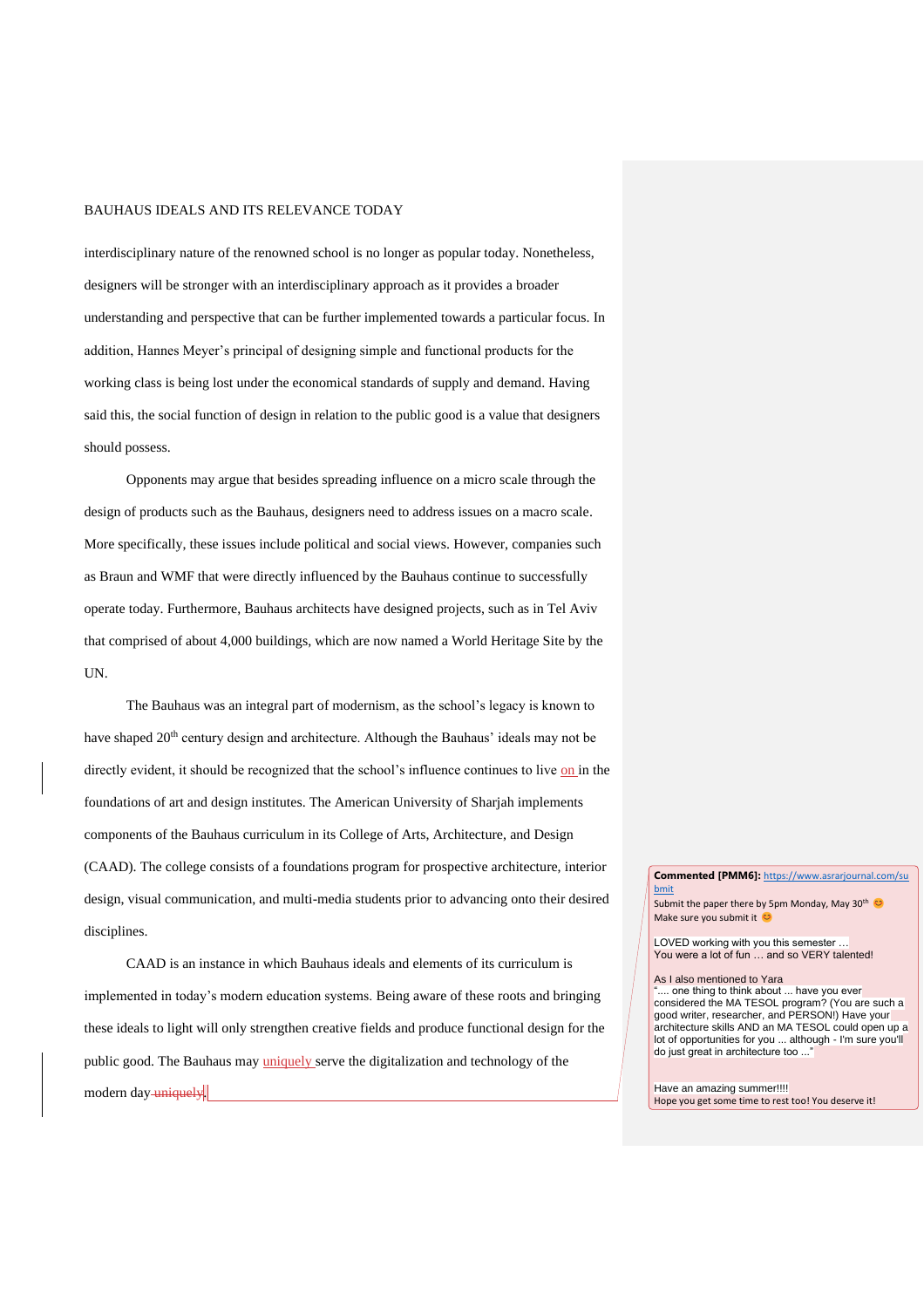### **References**

- Betts, P. (1996). The Bauhaus as Cold-War Legend: West German Modernism Revisited. *German Politics & Society*, *14*(2 (39)), 75–100.<https://hdl.handle.net/11245/1.356604>
- Birringer, J. (2013). Bauhaus, Constructivism, Performance. *PAJ: A Journal of Performance and Art*, *35*(2), 39–52. DOI[:10.1162/PAJJ\\_a\\_00145](http://dx.doi.org/10.1162/PAJJ_a_00145)
- Darren, D. (2012) Architectural education as an abbreviated sphere of national collaboration: re-examining the Bauhaus, National Identities, *National Identities,14*(3). 273-285. DOI: [10.1080/14608944.2012.702741](https://doi.org/10.1080/14608944.2012.702741)
- Felipe Loureiro. (2014). The Revolutionary Mind of Walter Gropius: Architectural Utopias for the Machine Age. *Utopian Studies*, *25*(1), 174–193. <https://doi.org/10.5325/utopianstudies.25.1.0174>
- Fletcher, K. (2017). Exploring demand reduction through design, durability and 'usership'of fashion clothes. *Philosophical Transactions: Mathematical, Physical and Engineering Sciences*, *375*(2095), 1–13. http://www.jstor.org/stable/44678463
- Forgács, É. (2010). Between the Town and the Gown: On Hannes Meyer's Dismissal from the Bauhaus. *Journal of Design History*, *23*(3), 265–

274. <http://www.jstor.org/stable/40801987>

- Galison, P. (1990). Aufbau/Bauhaus: Logical Positivism and Architectural Modernism. *Critical Inquiry*, *16*(4), 709–752. http://www.jstor.org/stable/1343765
- Geva, A. (2008). Rediscovering Sustainable Design through Preservation: Bauhaus Apartments in Tel Aviv. *APT Bulletin: The Journal of Preservation Technology*, *39*(1), 43-49. <https://doi.org/10.2307/25433937>
- Gropius, W., Kiese, D., & Fisher, A. (2016). "The Bauhaus" and "How Do We Build Decent, Beautiful, and Inexpensive Housing?" *West 86th: A Journal of Decorative Arts, Design History, and Material Culture*, *23*(1), 102–124. https://www.jstor.org/stable/26466680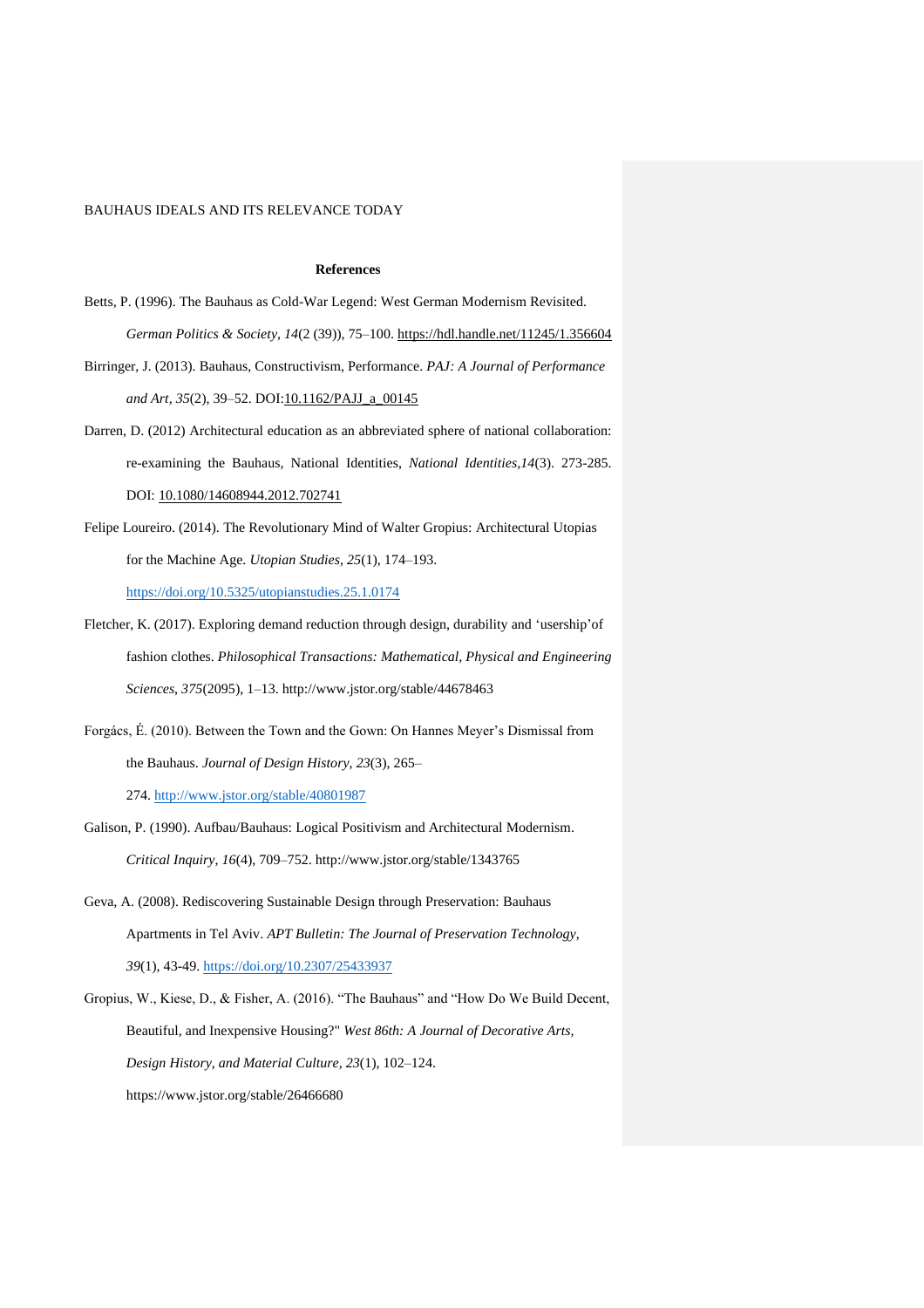- James-Chakraborty, K. (2012). Beyond Cold War Interpretations: Shaping a New Bauhaus Heritage[PMM1] . *New German Critique*, *116*, 11–24. http://www.jstor.org/stable/23259400
- Nitzan-Shiftan, A. (1996). Contested Zionism -- Alternative Modernism: Erich Mendelsohn and the Tel Aviv Chug in Mandate Palestine. *Architectural History*, *39*, 147-180. DOI[:10.2307/1568611](http://dx.doi.org/10.2307/1568611)
- Saval N. (2019). How Bauhaus Redefined What Design Could Do for Society. *The New York Times Style Magazine.* [https://www.nytimes.com/2019/02/04/t-magazine/bauhaus](https://www.nytimes.com/2019/02/04/t-magazine/bauhaus-school-architecture-history.html)[school-architecture-history.html](https://www.nytimes.com/2019/02/04/t-magazine/bauhaus-school-architecture-history.html)
- Yuha J. (2017). Threading and Mapping Theories in the Field of Arts Administration: Thematic Discussion of Theories and Their Interdisciplinarity. *The Journal of Arts Management, Law, and Society,* 47(1), 3-16, DOI: [10.1080/10632921.2016.1241970](https://doi.org/10.1080/10632921.2016.1241970)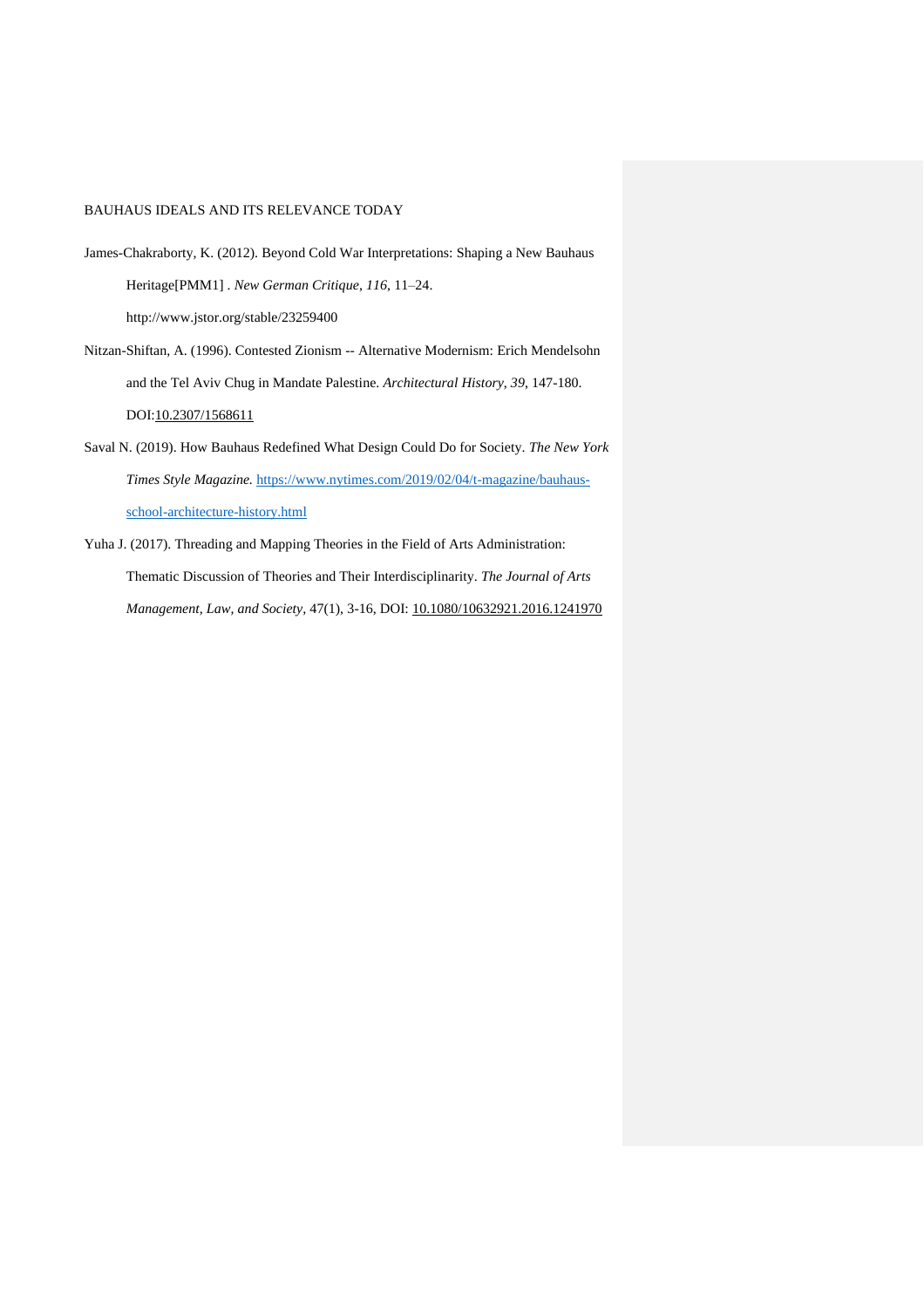The Final Draft will be evaluated based on the rubric below as well as all materials, instructions, and feedback provided by the instructor. Note that evaluations assume good punctuation, word choice, grammar, presentation, and strength of arguments. Evaluations also assume an appropriate quality of writing, length of response, and that language issues discussed in class have been followed appropriately. Points will be deducted if these assumption are not met. Points will also be deducted if the template has not been completely and appropriately filled out, or if any item from the template is missing. A further points' deduction will occur if an incorrectly named file is submitted.

## **Rubric for Evaluating the Final Research Paper**

### **Final Research Paper**

The final research paper is 10-12 pages (3200 – 3850 words, excluding reference list, abstract, and title page) and incorporates feedback from the drafting process.

| Elements |                                                                       | Points |
|----------|-----------------------------------------------------------------------|--------|
| Content  |                                                                       |        |
|          | <b>Title Page</b>                                                     |        |
|          |                                                                       |        |
|          | <b>Abstract and Key Words</b>                                         | /5     |
|          | Effectively summarizes research paper (between 130 and 150<br>words)  |        |
|          | Lists 3-5 relevant key words                                          |        |
|          |                                                                       |        |
|          | Introduction (~1 page)                                                | /5     |
|          | Provides appropriate and compelling entry to the topic                |        |
|          | Clearly articulates the research question(s) and/or thesis            |        |
|          |                                                                       |        |
|          | Body $(\sim 9-11$ pages)                                              | /50    |
|          | Presents a well-structured, logically-argued, and cohesive discussion |        |
|          | Includes headings that reflect the paper organization                 |        |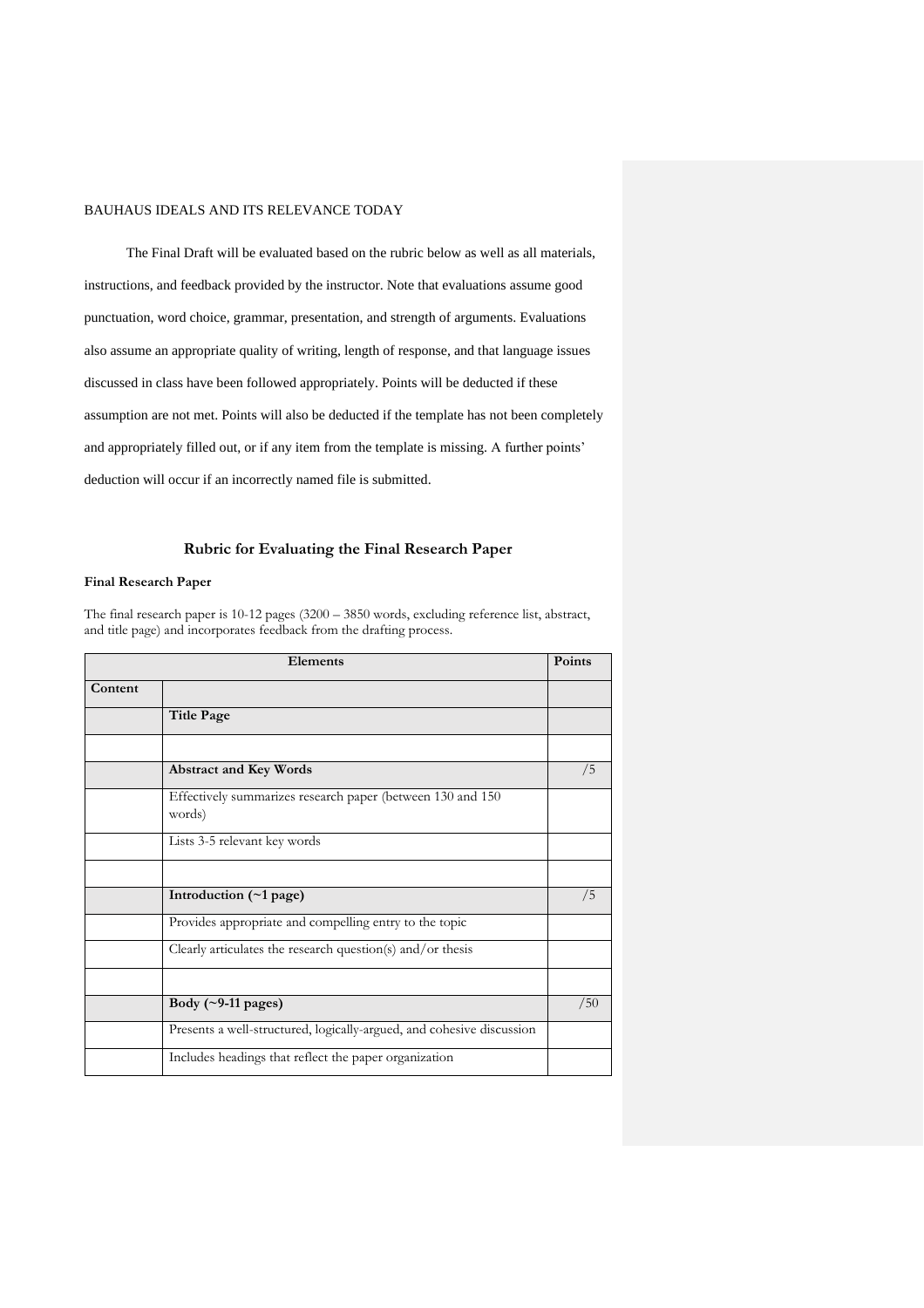|                   | Supports all points/arguments with credible and relevant evidence                                         |     |
|-------------------|-----------------------------------------------------------------------------------------------------------|-----|
|                   | and cites definitions of key terms/ideas as applicable                                                    |     |
|                   | Synthesizes multiple sources                                                                              |     |
|                   | Shows originality, critical thinking, and in-depth, nuanced analysis                                      |     |
|                   |                                                                                                           |     |
|                   | Conclusion (~up to 1 page)                                                                                | /8  |
|                   | Restates main points and addresses the research question/thesis                                           |     |
|                   | Comes to logical conclusion from evidence                                                                 |     |
|                   | Makes final comment(s)                                                                                    |     |
|                   |                                                                                                           |     |
| References        |                                                                                                           | 77  |
|                   | Uses correctly formatted APA in-text citations                                                            |     |
|                   | Includes correctly formatted APA references                                                               |     |
|                   | Contains all and only the cited texts                                                                     |     |
|                   |                                                                                                           |     |
| Style             | Entire paper                                                                                              | /10 |
|                   | Is polished in tone and style appropriate for an academic audience                                        |     |
|                   | Uses clear and sophisticated language and variety in sentence<br>structure                                |     |
|                   |                                                                                                           |     |
| Mechanics         | Entire paper                                                                                              | /5  |
|                   | Is accurate in terms of grammar, spelling, punctuation,<br>capitalization, word choice, and transitionals |     |
|                   |                                                                                                           |     |
| Format/<br>Layout | Entire paper                                                                                              | /5  |
|                   | Follows APA page layout (title page, running head, headings, font,<br>etc.)                               |     |
|                   |                                                                                                           |     |
| Revision          |                                                                                                           | /5  |
|                   | Incorporates feedback from the Working Draft and any<br>consultations                                     |     |
|                   |                                                                                                           |     |